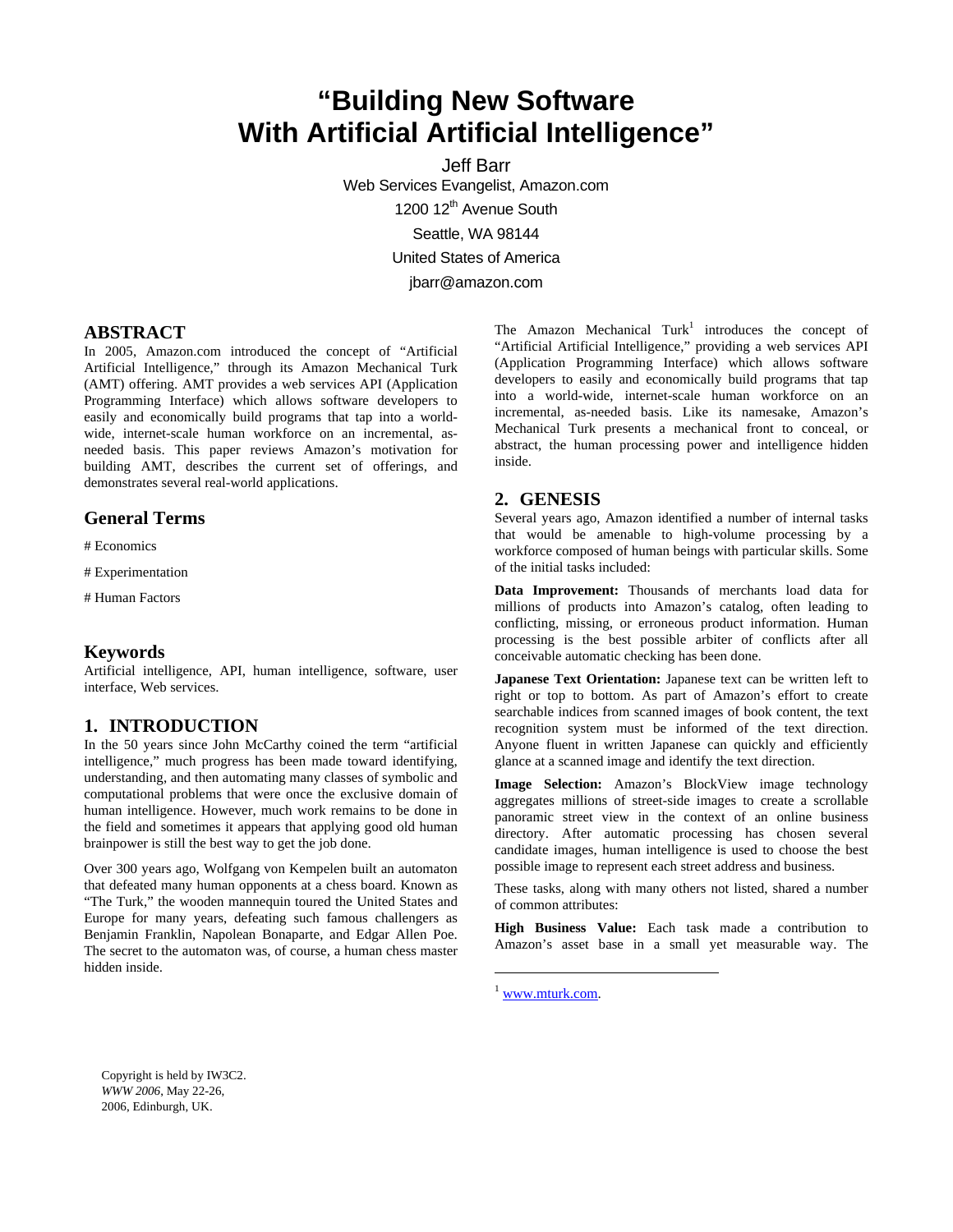aggregate value of the completed task was high enough to have a meaningful impact on the quality of Amazon's catalog or of other digital assets.

**High Volume:** The amount of work to be done was high, often numbering in the millions or even tens of millions of individual work units.

**Self-contained:** Each task was self-contained and required little, if any, global context.

**Human-centric:** Each task could make good use of human skills that are either impossible or prohibitively expensive to fully automate.

**Varied Demand:** The amount of work to be done varied from day to day. One day there might be a surge of millions of work units. The next day there might be demand for an entirely different type of work. The varying levels and types of work ruled out simply adjusting staffing levels on a day-by-day, task-by-task basis.

Key challenges in building this system included scalability, accountability, reputation tracking, quality control, and flexibility. Let's consider each of these in turn:

**Scalability** was necessary because the system as envisioned would be able to manage millions or even tens of millions of inprocess tasks per day. Large volumes of work could arrive at any time, and many workers could log in and address these tasks concurrently.

**Reputation** tracking was necessary in order to provide a longterm incentive for workers to do the best possible job. The initial tasks would pay a modest amount, sometimes 1 or 2 cents (US) per task. Without a system to track and control reputations of individual workers, the system would quickly degenerate into chaos.

**Accountability** is closely akin to reputation. Individual workers must have an identity within the system, and they need to recognize that their work is of value to the requesting organization. On the other side of the transaction, the requesting organization must be accountable to the workers, managing quality control and payments on a fair, equitable, and timely basis.

**Quality control** was needed in order to ensure that requesting organizations received work of acceptable accuracy for their money.

Finally, **flexibility** would be paramount. This was to be a generalpurpose system for use by Amazon and by others. All potential users of the system would want to efficiently create and process tasks of many different types.

# **3. THE AMAZON MECHANICAL TURK**

Amazon's Mechanical Turk provides the interface for computers to make requests of human beings. The system provides SOA[P2](#page-1-0) and  $REST<sup>3</sup>$  $REST<sup>3</sup>$  $REST<sup>3</sup>$  interfaces for the creating and management of work units, also known as HITS or Human Intelligence Tasks. Software applications make calls to Mechanical Turk's web services interface to request that human beings perform tasks best suited to human intelligence. These tasks include those listed above, and

 $\overline{a}$ 

many others, including translating paragraphs of text from one language to another, describing a photograph, or identifying a sound. Human beings capable of performing those tasks find, accept, and complete them, and then register the results with the Mechanical Turk. The requesting application is then notified when the tasks are complete and results are available. Each task includes payment information, and the human being is paid as soon as the work is found to be acceptable by the requesting organization.

The Mechanical Turk system manages task submission, assignment, and completion, matches qualified people with tasks that require particular skills, provides a feedback mechanism to encourage quality work, stores task details and results, all behind a web services interface.

The five key Mechanical Turk concepts are Workers, HITS, Qualifications, Assignments, and Requesters.

**Workers** are human beings who want to earn money by working on HITS. Each worker is presumed to have some skills that are of potential applicability to Mechanical Turk HITS.

**Qualifications** are tests or assertions used to ensure that only properly qualified Workers have access to certain HITS. Qualifications can verify that a particular Worker has a particular skill, such as the ability to read French. They can also verify the Worker's ability to perform other HITS at a desired rate of success. Qualifications can be machine-graded against an answer key, or they can be manually graded by the Requester.

**HITS** are Human Intelligence Tasks, or individual work units. Each HIT is a fine-grained task, such as "Is there a dog in this picture?" or "Is this Japanese text vertical or horizontal?" Each HIT can have any number (zero or more) associated Qualifications. HITS are specified using the Question Language and are ultimately rendered as part of a web-based user interface. HITS can present text and graphical data to the Worker and can accept the Worker's responses using standard HTML form elements such as text input fields, radio buttons, dropdown menus, and check boxes.

**Assignments** represent mappings of HITS to Workers. When a worker decides to perform a particular HIT, the HIT is said to be *assigned* to the Worker. The Requester is able to specify the desired number of Assignments for each HIT. This feature can be used to implement a quality control system using plurality (see sidebar, Plurality). Of importance is the fact that any given HIT will never be assigned to the same worker more than once, regardless of the number of Assignments that the Requester has specified for the HIT.

**Requesters** are individuals or organizations with work to be done. The requesters typically use a software application to submit tasks on their behalf. This application uses the Mechanical Turk's web service interface to load the tasks and qualifications, approve completed work, and to retrieve results. Requesters must also deposit payment information into their Amazon.com account prior to loading tasks.

## **4. SYSTEM WORKFLOW**

The Requesters, the Qualifications, HITS, and the Workers all interact at the Mechanical Turk web site [\(http://www.mturk.com\)](http://www.mturk.com/). Let's take a step-by-step look at how all of this comes together.

<span id="page-1-0"></span> $\frac{2}{2}$  www.w3.org/TR/soap/.

<span id="page-1-1"></span><sup>&</sup>lt;sup>3</sup> www.ics.uci.edu/~fielding/pubs/dissertation/top.htm.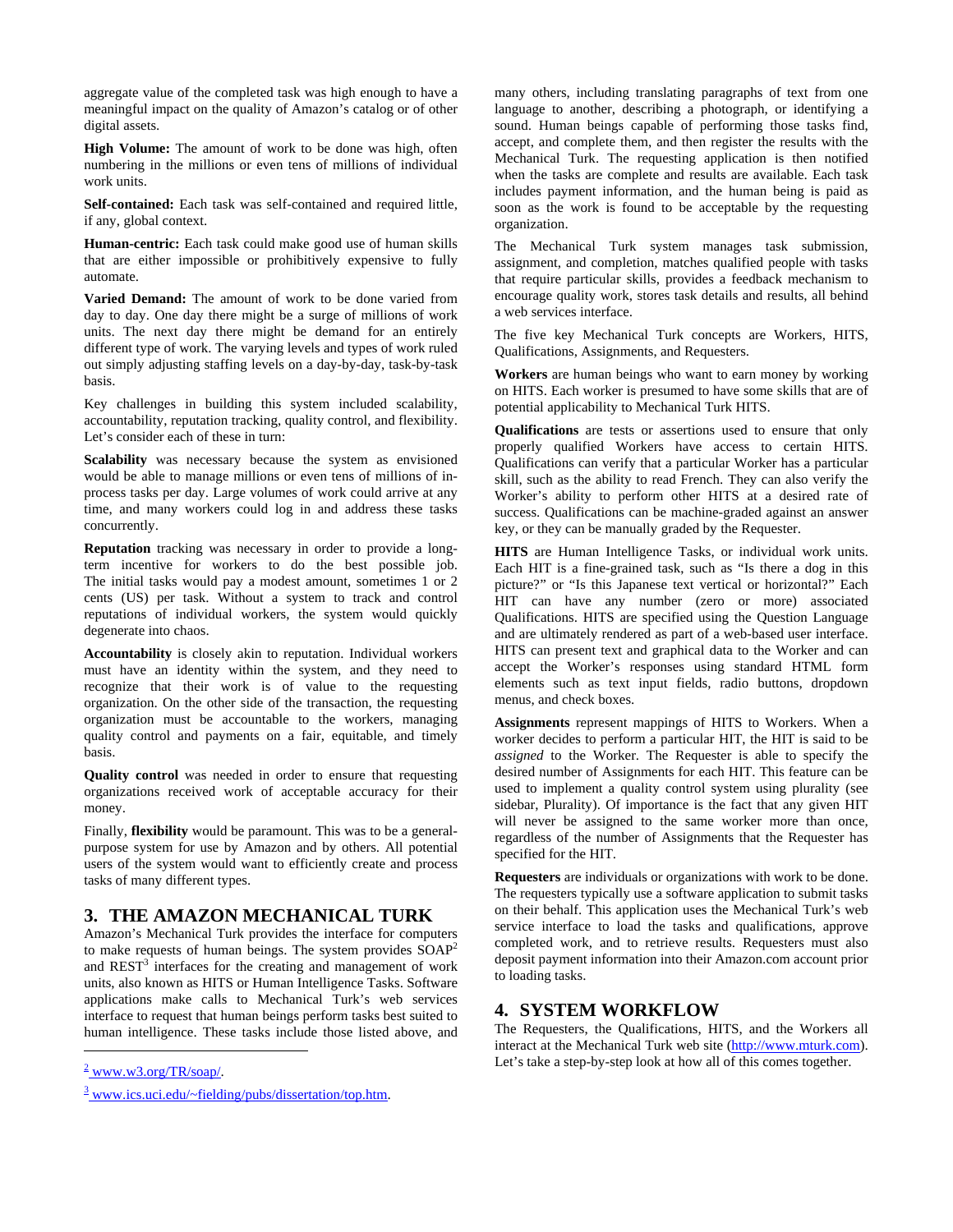**Preparation:** The Requester starts by identifying some work to be done and designing the HIT. Good-quality HITS are selfcontained, context-free, and expressible using the system's Question Language (see sidebar). The Requester also defines the Qualifications, also expressed using the Question Language, and decides on the payment (price per Assignment) to be paid to the Workers. The Requester can set the price that they are willing to pay to any value from 1 US cent on up.

**Funding:** The Requester makes a deposit in their Amazon account. This deposit must be sufficient to pay the Workers for all of the work to be loaded. Reliance on a deposit in advance of the work protects the Workers against unscrupulous Requesters who could otherwise get work done without the wherewithal to pay for it. The Requester must also deposit an additional 10% over and above what they will pay the Workers; this represents Amazon's fee for operating the Mechanical Turk service

**Initialization:** The Requester's application makes a series of web service calls to load the Qualifications and the HITS into the Mechanical Turk. As part of the response data from each web service call, the system returns identifiers for the Requester to use as part of the approval process. The HITS are available immediately for Workers to act upon.

**Work:** Workers periodically visit the Mechanical Turk site to check for work to be done. Publicity for new types of HITS is also generated within the Worker community using a number of blogs<sup>[4](#page-2-0)</sup> and online discussion forums. Workers look for HITS that are of interest to them, and for which they can meet any requisite Qualifications. The Workers then endeavor to do the work, accepting HITS and returning completed results back to the system for approval. The system tracks a multitude of statistics for each Worker and for each Requester.

**Approval:** As soon as the Requester has loaded a batch of HITS into the system, it will begin polling for reviewable HITS – HITS where the requested number of Assignments have taken place and been submitted by Workers. Each polling cycle will return all such Assignments to the Requester. The Requester then performs any final checking or other quality control measures (perhaps using the Plurality model described in the sidebar), and then approves each Assignment that was found to be acceptable

**Finalization:** As soon as Assignments are approved by the Requester, the corresponding payments are released to the Workers. The Requester is able to aggregate results from their entire batch of HITS for use within their own processing.

#### **5. SYSTEM INTERFACE**

 $\overline{a}$ 

As noted previously, the Requesters interact with the Mechanical Turk by means of its web services interface. Requesters typically build application programs using popular languages such as C++, C#, Java, or PHP. The application built by the Requester effectively serves as a bridge and a coordinator between the Requester's internal data and systems and the Mechanical Turk. For example, if the Requester were to use the Mechanical Turk to process a number of graphical images owned by the Requester, the application would be responsible for copying those images from the Requester's private storage into the HITS as well as for

<span id="page-2-0"></span><sup>4</sup> [www.turking.com](http://www.turking.com/) and [www.mechturkblog.com](http://www.mechturkblog.com/) are just two of the many blogs that sprung up in the days and weeks following the beta launch of the system.

copying the answers or other information provided by the Workers back into other storage managed or owned by the Requester.

Each web service request is signed using the  $HMAC<sup>5</sup>$  $HMAC<sup>5</sup>$  $HMAC<sup>5</sup>$  algorithm. HMAC is a cryptographic hashing function used here to authenticate the request. By insisting on signed requests our system is able to know with a high degree of confidence that the Requester is making requests on their own behalf rather than on someone else's. Amazon supplies each registered software developer with access to the private and public keys that are needed to sign the message. For efficiency reasons (the HMAC is computationally expensive) we expect only certain fields of each request to be signed.

Here are some of the more important web service calls:

**CreateQualificationType:** Creates a Qualification that can be subsequently attached to any number of HITS.

**CreateHIT:** Creates a new HIT given a title, description, question data, and qualification list.

**GetReviewableHITs:** Returns the list of HITs that are ready to be reviewed.

**GetAssignmentsForHIT:** Returns the list of completed Assignments for a given HIT. This call is typically used in conjunction with GetReviewableHITs in order to process all Assignments for all reviewable HITS.

**ApproveAssignment:** Signifies approval of a HIT Assignment performed by a Worker and also releases payment to the Worker.

**GetHIT:** Returns the data which describes the HIT.

**DisposeHIT:** Destroy all memory of a HIT.

**GrantQualification:** Attach a particular type of Qualification to a Worker, signifying that they have successfully demonstrated that they possess a particular skill.

**NotifyWorker:** Send a notification message from Requester to Worker via the Mechanical Turk system.

Potential Requesters are able to use the web services interface to connect their application and their business logic to the Mechanical Turk, making it an integral part of their business workflow.

# **6. CHECKS AND BALANCES**

Integral to the success of the Mechanical Turk concept is the presence of a set of checks and balances. These checks and balances protect the system from intentional or accidental misuse by Workers or by Requesters. A principal defensive tactic is the use of a number of statistical measures. Statistics are kept on a per-Worker basis for such values as:

- Total number of HITs attempted
- Total number of HITs completed
- Total number of HITs accepted by the Requesters
- Total number of HITs abandoned

Additional statistics are tracked for each type of HIT processed by each Worker.

Similar statistics are kept for Requesters, although they are not currently made available for external use.

1

<span id="page-2-1"></span><sup>5</sup> http://en.wikipedia.org/wiki/HMAC.